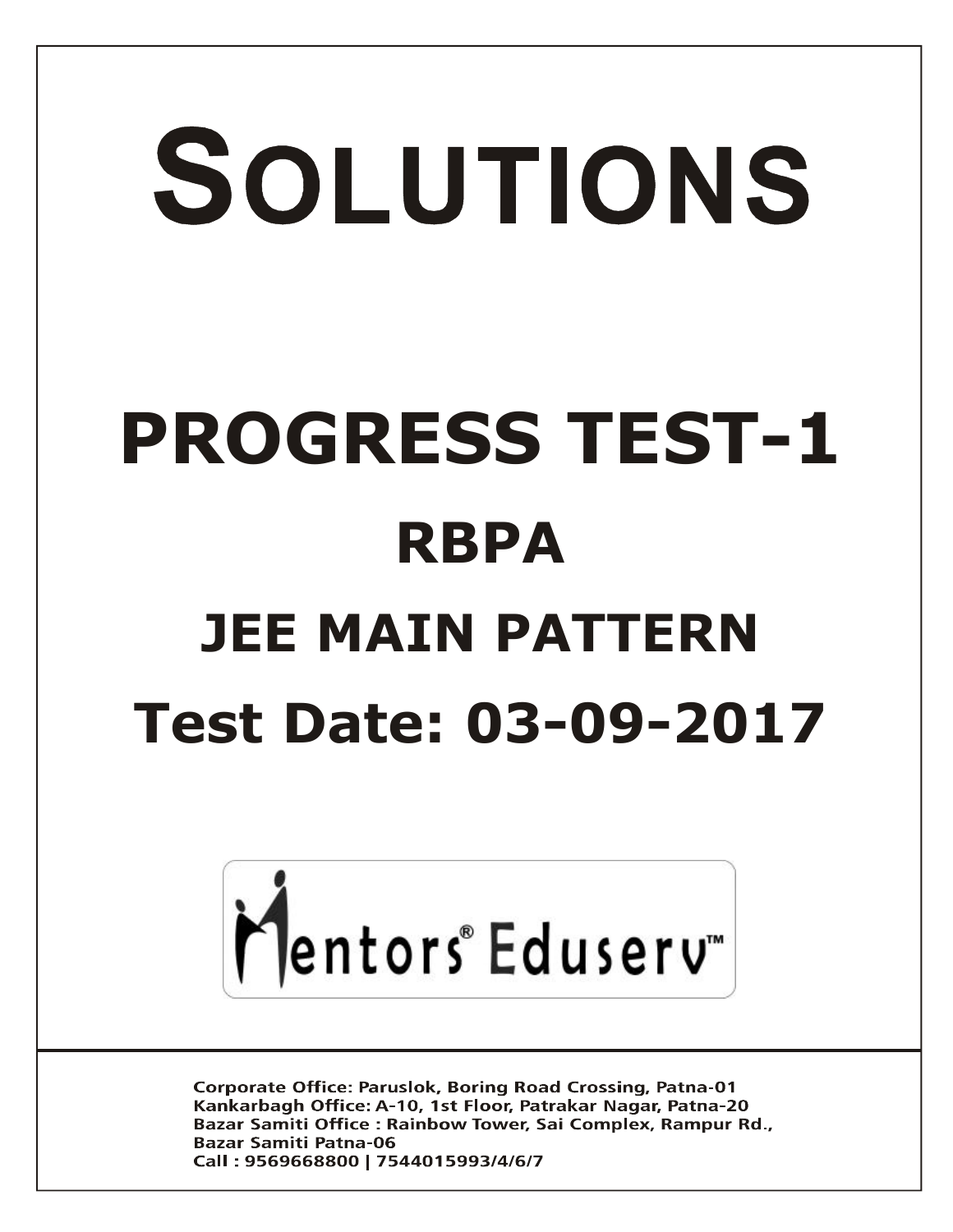## **PHYSICS**

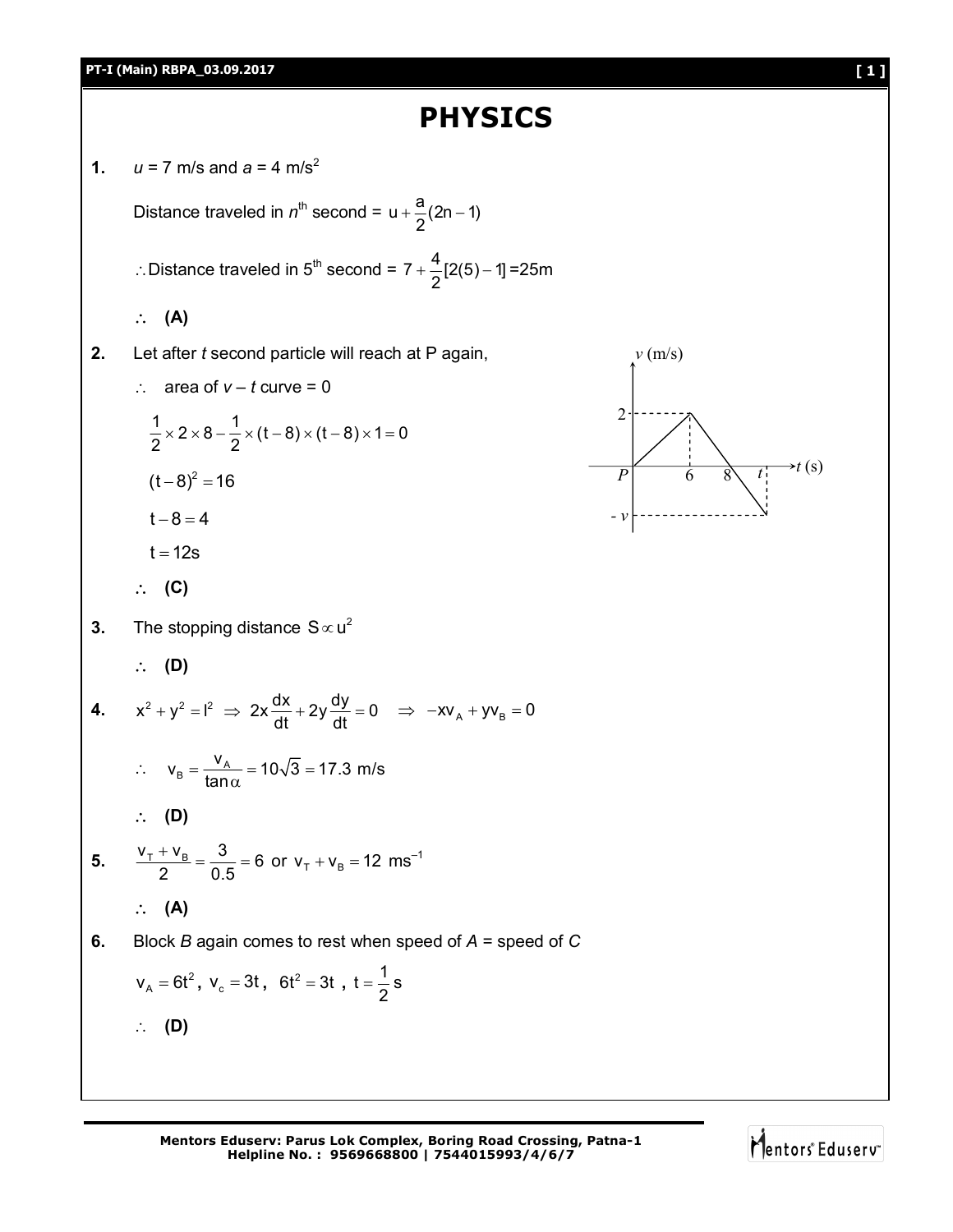#### **[ 2 ] PT-I (Main) RBPA\_03.09.2017**

**7.**  $\frac{ds}{dt} = 4\sqrt{1+s}$ dt  $=4\sqrt{1}+s$  $\Rightarrow$ s t <sub>0</sub> vı⊤ o <sub>0</sub>  $\frac{ds}{dt} = \int 4dt$  $1 + s$  $=$  $\int_{0}^{1} \frac{ds}{\sqrt{1+s}} = \int_{0}^{1} 4dt \implies 2\sqrt{1+s} = 4t \implies s = 4t^2 - 1$  $\Rightarrow v = 8t$  at  $t = 0$ ,  $v = 0$  **(A) 8.** For first projectile,  $h_1 = ut - \frac{1}{2}gt^2$  $h_1 = ut - \frac{1}{6}gt$ 2  $=$  ut  $-$  -For second projectile,  $h_2 = u(t-T) - \frac{1}{2}g(t-T)^2$  $h_2 = u(t-T) - \frac{1}{2}g(t-T)$ 2  $= u(t-T) - \frac{1}{2}g(t-T)$ When both meet i.e.  $h_1 = h_2$ ut  $-\frac{1}{2}gt^2 = u(t-T) - \frac{1}{2}g(t-T)^2$  $2^{3}$   $(1)$   $2$  $-\frac{1}{2}gt^2 = u(t-T) - \frac{1}{2}g(t-T)^2$   $\implies$  $uT + \frac{1}{2}gT^2 = gtT$ 2  $+\frac{1}{2}gT^2 = gtT \implies t = \frac{u}{t} + \frac{T}{6}$ g 2  $= - + \frac{1}{2}$  **(B) 9.**  $a = \sqrt{\frac{dv}{dx}} = \frac{25}{(x+2)^3}$ dx  $(x+2)$  $=$  $\ddot{}$ **,** 2  $\begin{bmatrix} 1 & 1 \end{bmatrix}^{\mathsf{X}}$ 2 o  $\frac{v^2}{2}$  = 25  $\times$   $\frac{1}{2}$ 2  $2(x+2)$  $=25\times\left[-\frac{1}{2(x+2)^2}\right]_0^x, v^2$  $v^2 = 25 \frac{1}{4} - \frac{1}{(x+2)^2}$ 4  $(x+2)$  $=25\left[\frac{1}{4}-\frac{1}{(x+2)^2}\right]$  $v = \sqrt{25} \left( \frac{1}{4} - \frac{1}{(x+2)^2} \right)$ 4  $(x+2)$  $=\sqrt{25\left[\frac{1}{4}-\frac{1}{(x+2)^2}\right]}$ ,  $v_{\text{max}}=\frac{5}{2}=2.5 \text{ m/s}$ 2  $=\frac{6}{6}$  = 2.5 m/s (at *x* =  $\infty$ ) **(A) 10.** The graph will be parabolic and in downward motion velocity will be negative and upward motion velocity will be positive **(A) 11.** For train *B*,  $\frac{dv}{dt} = 0.3t$ dt  $-\frac{uv}{dt} = 0.3t$ , 0 t 15 0  $-$ **J** dv = 0.3**J** tdt  $\Rightarrow$  *t* = 10 s In this 10 s, the train *B* travels a distance of 100 m. Train *A* can travel a distance of 125 m before coming to rest.  $v^2 = u^2 + 2as$  ,  $a = -2.5 \text{m/s}^2$  **(B) 12.** For safe crossing, the condition is that the man must cross the road by the time the truck covers the distance  $4 + AC$  or  $4 + 2cot \theta$ *v*<sup>0</sup> *v B*  4*m*  $2m \left| \right|$  Truck  $\left| \right|$ *A C*  $\overline{\Theta}$ 

Mentors Eduserv<sup>®</sup>

**Mentors Eduserv: Parus Lok Complex, Boring Road Crossing, Patna-1 Helpline No. : 9569668800 | 7544015993/4/6/7**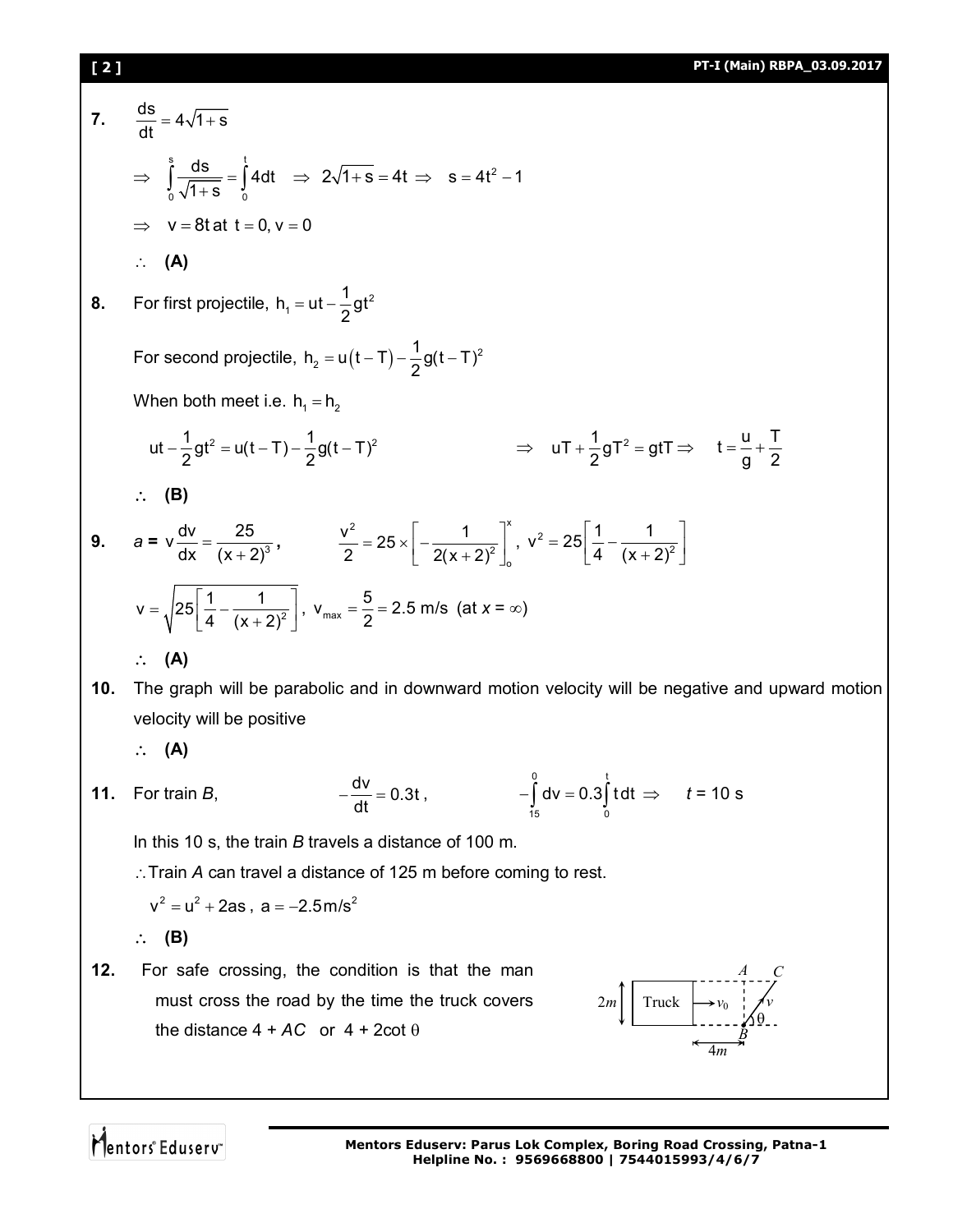**PT-I (Main) RBPA\_03.09.2017 [ 3 ]**



Fringe visibility gives the contrast of the fringes given by

*A*1

 $A_2$   $A_4$ *A*3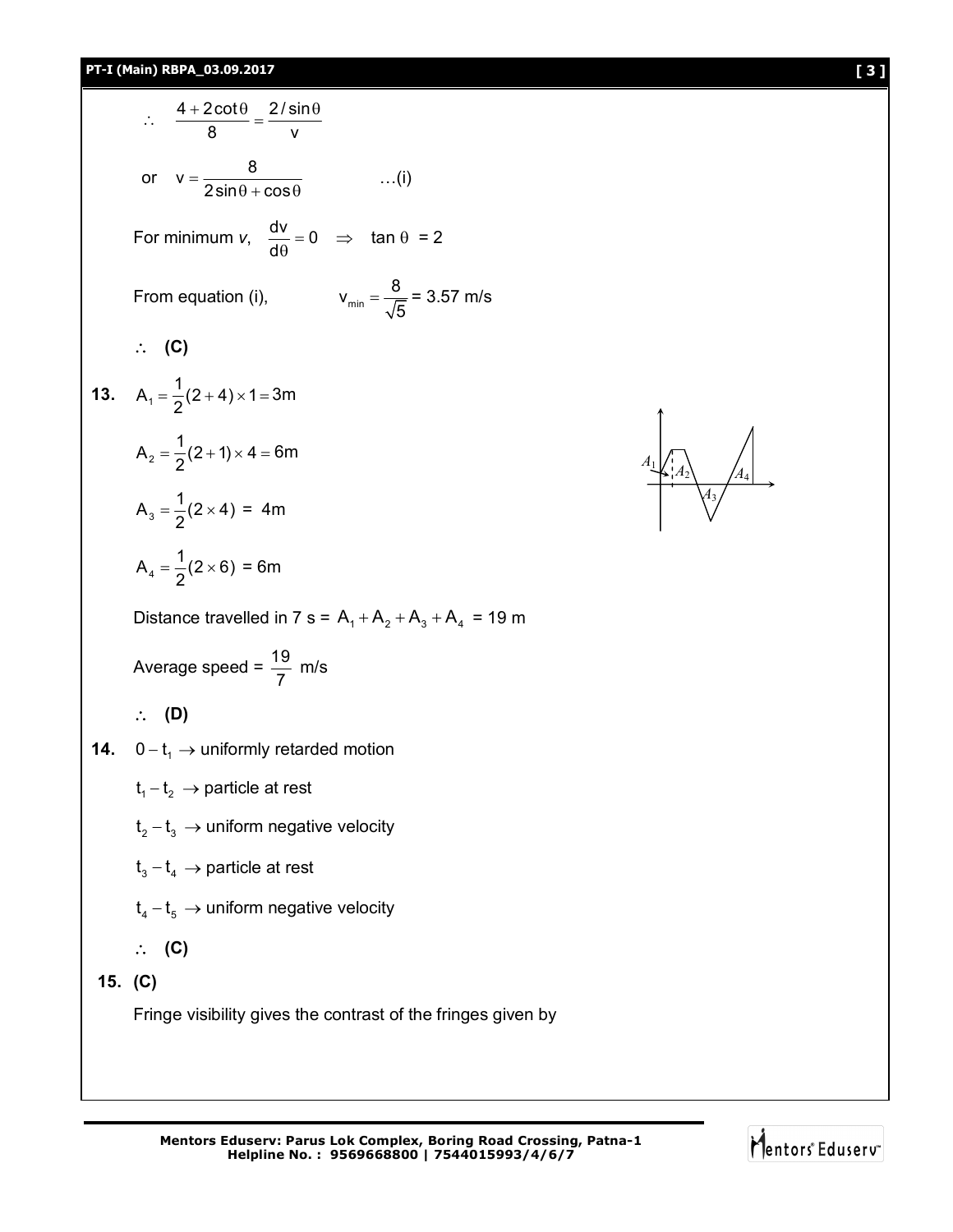$$
V = \frac{2\sqrt{I_1/I_2}}{1 + I_1/I_2}
$$

**16. (C)**

**17. (C)**

After immersing, no change in central maxima in air, separation between central maxima &  $10<sup>th</sup>$ maxima = 5cm -2cm = 3cm =  $10\frac{B}{d}$  $10 \frac{D\lambda}{I}$  in liquid, separation between central maxima & 10<sup>th</sup> maxima = d  $10\frac{D\lambda'}{d} = 10\frac{D}{d}\frac{\lambda}{\mu}$ λ d  $10\frac{\text{D}}{\text{d}}\frac{\lambda}{\mu} = \left(\frac{10\text{D}\lambda}{\text{d}}\right)/1.5$  $\frac{10D\lambda}{1}$ J  $\left(\frac{10D\lambda}{1}\right)$  $\backslash$  $=\left(\frac{10D\lambda}{d}\right)/1.5 = \frac{3cm}{1.5} = 2cm$  $\frac{3 \text{cm}}{1.5}$  = 2cm . So new co-ordinate of 10<sup>th</sup> maxima = 2cm + 2cm = 4cm

**18. (A)**

Phase difference correspnding to  $y_1 = \frac{y_1}{2}$  $\frac{-\pi}{2}$  and that for y<sub>2</sub> = +  $\frac{\pi}{2}$ π

 $\therefore$  Average intensity between  $y_1$  and  $y_2$ 

$$
= \frac{1}{\pi} \int_{-\pi/2}^{\pi/2} I_{\text{max}} \cos^2 \left(\frac{\phi}{2}\right) d\phi
$$

$$
= I_{\text{max}} \frac{(\pi + 2)}{2\pi}
$$

Hence required ratio =  $\frac{1}{2}$  $\frac{1}{2}$   $\left(1+\frac{2}{2}\right)$ J  $\left(1+\frac{2}{\pi}\right)$  $\backslash$ ſ  $1 + \frac{2}{\pi}$ 

**19. (C)**



2<sub>µt</sub> cos r = (2n + 1) 
$$
\frac{\lambda}{2}
$$

$$
t = \frac{(2n+1)\lambda}{4\mu \cos r} \text{ (putting } n = 0) = \frac{\lambda}{4\mu \cos r}
$$
  
\n
$$
\cos r = \sqrt{1-\sin^2 r} = \frac{1}{\mu} \sqrt{\mu^2 - \sin^2 \beta}
$$
  
\nSubstituting all value  $t = 1.01 \times 10^{-7} m$ 

mass of soap =  $\rho \times \ell \times h \times t = 6.06 \times 10^{-2}$  mg.

Mentors Eduserv<sup>®</sup>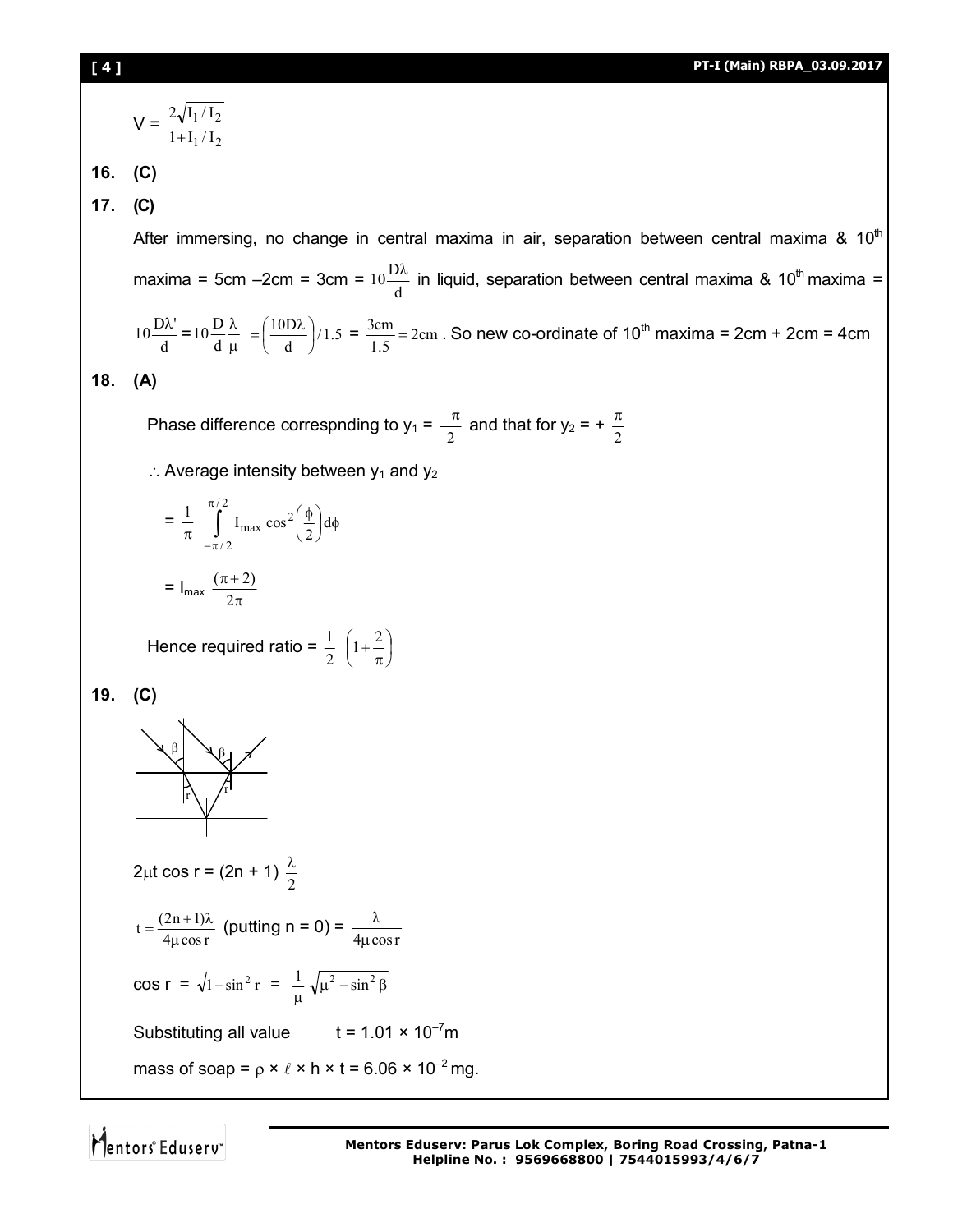## **PT-I (Main) RBPA\_03.09.2017 [ 5 ]**

## **20. (A)**  $\Delta x = AS_1 + S_1P - S_2P$  $= d \sin\theta - \frac{dx}{D} = 0$  $\Delta x = \frac{d \times d}{2f} - \frac{dA}{D}$ dx 2f  $\frac{d \times d}{d \times d} - \frac{d \times d}{d \times d} = 0 \qquad d \lt \lt \lt D$  $x = \frac{dE}{2f}$ dD





**21. (B)**

Condition for constructive interference

2μt cos r = nλ  
\nsin 30° = 1.34 sin r  
\nsin r = 
$$
\frac{1}{2.68}
$$
 or  $\frac{1}{3}$   
\ncos r =  $\sqrt{1-\sin^2 r}$   
\n1  
\n2.7  
\n2 μt cos r = nλ ... (1)  
\n2 μ(t - Δt) cos r = (n - 1)λ ... (2)  
\nEquation (1) and equation (2)  
\nBy eq.(1) and eq.(2)  
\n2μ At cos r = λ  
\n $\Delta t = \frac{\lambda}{2\mu \cos r}$   
\nRate of decrease =  $\frac{\Delta t}{\text{time}}$  = 1.01 μm/hr  
\n[Time = 15 min =  $\frac{15}{60}$   
\n22. (C)

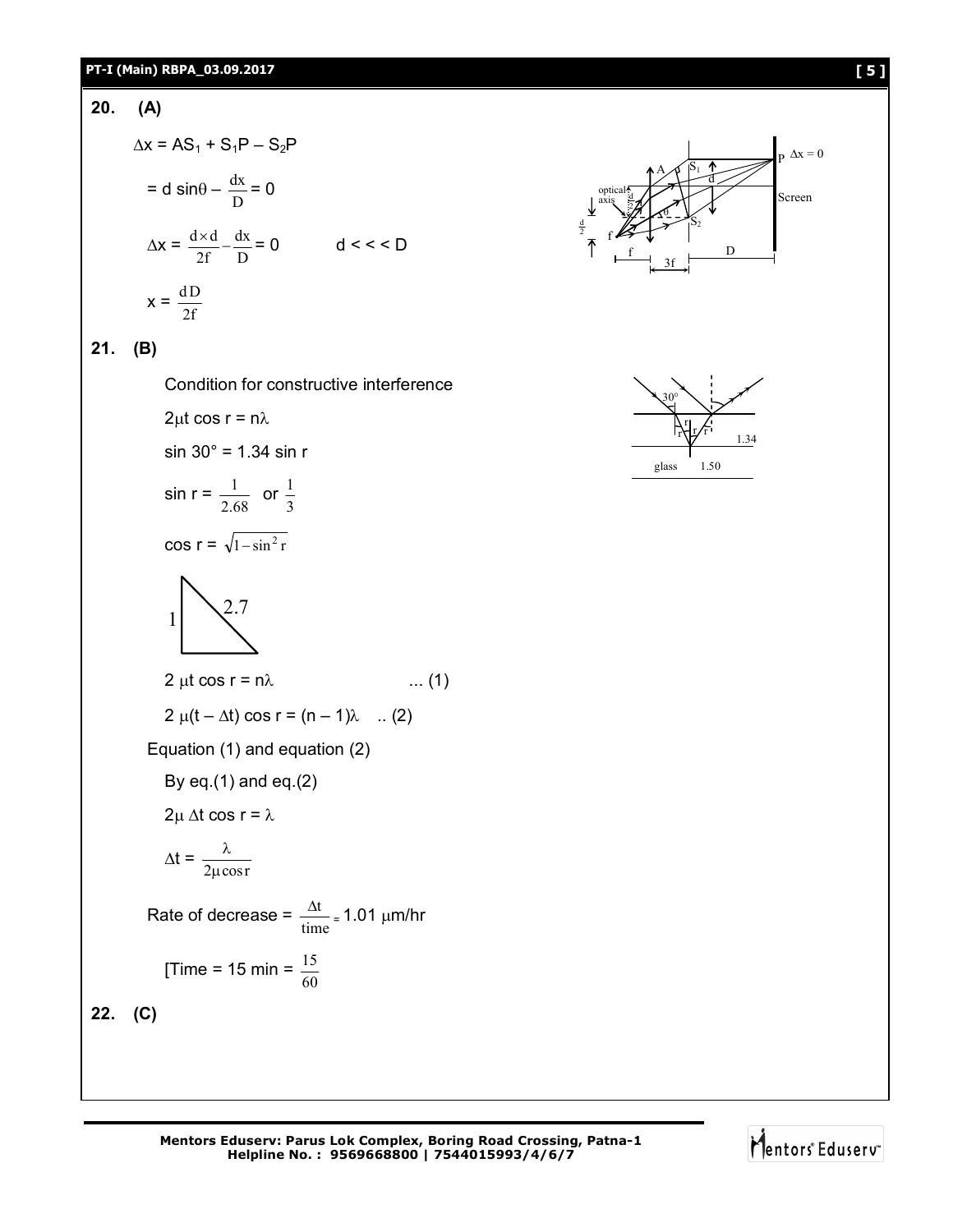

Mentors Eduserv<sup>®</sup>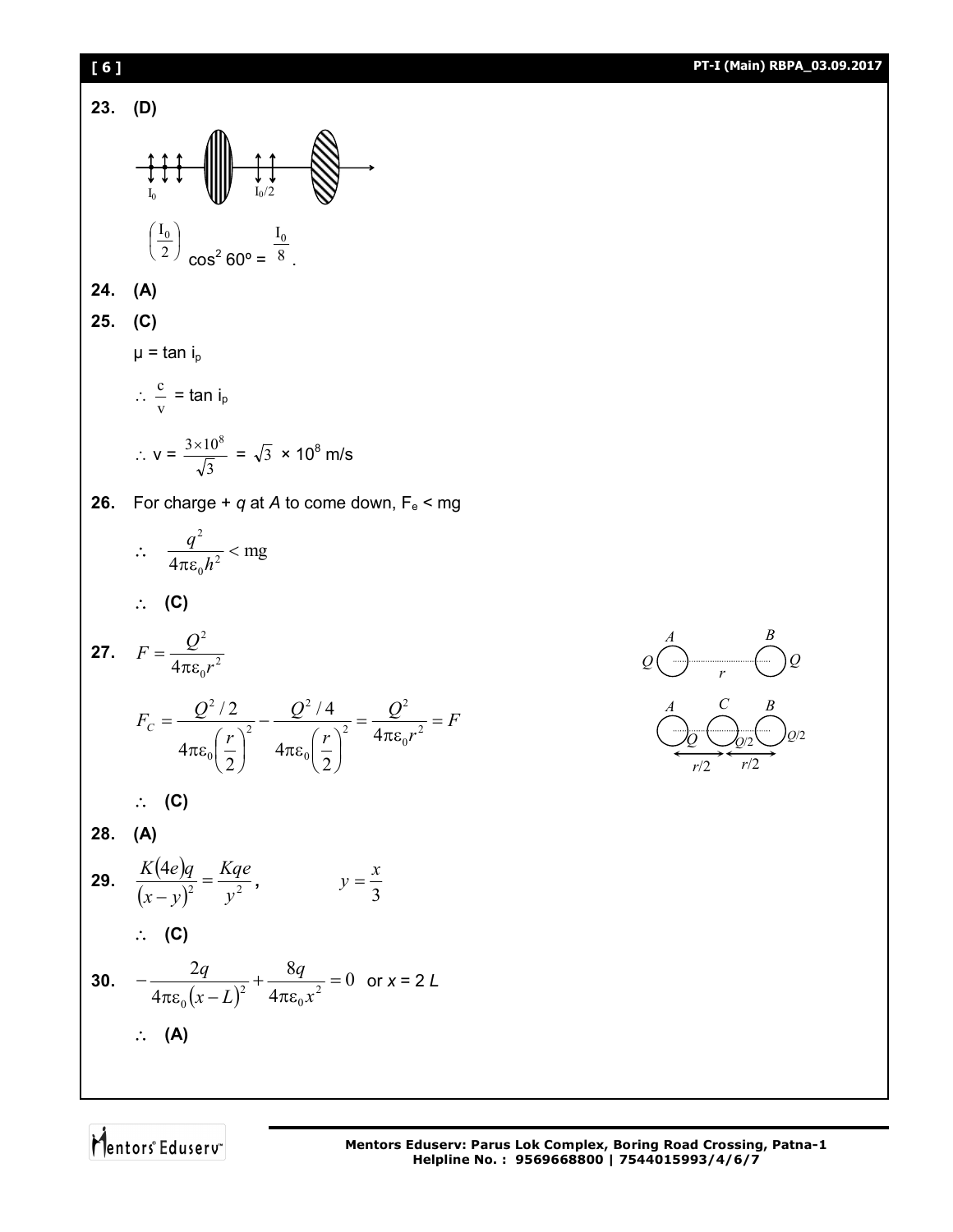## **PT-I (MAIN) RBPA\_03.09.2017** [ **7** ]

# **CHEMISTRY**

**31. (D)**

|     |                                             | $C_xH_y$ + $\left(x+\frac{y}{4}\right)O_2 \longrightarrow xCO_2 + \frac{y}{2}H_2O$ |                          |                |  |  |
|-----|---------------------------------------------|------------------------------------------------------------------------------------|--------------------------|----------------|--|--|
|     |                                             | A ml $A\left(x+\frac{y}{4}\right)$ ml                                              | $\overline{\phantom{0}}$ | $\overline{0}$ |  |  |
|     | $\overline{0}$                              | $\mathbf 0$                                                                        | Ax $\frac{Ay}{2}$        |                |  |  |
|     | $A + Ax + \frac{Ay}{4} = 600$               |                                                                                    |                          |                |  |  |
|     | $Ax + \frac{Ay}{2} = 700$                   |                                                                                    |                          |                |  |  |
|     | $\Rightarrow \frac{x}{v} = \frac{3}{8}$     |                                                                                    |                          |                |  |  |
|     | Since, $x < 5$                              |                                                                                    |                          |                |  |  |
|     | $\Rightarrow$ x = 3, y = 8                  |                                                                                    |                          |                |  |  |
|     | $\Rightarrow$ A = 100 ml                    |                                                                                    |                          |                |  |  |
|     |                                             | So, the hydrocarbon is $C_3H_8$ and the volume taken was 100 ml                    |                          |                |  |  |
| 32. | (C)                                         |                                                                                    |                          |                |  |  |
|     | $\left(P + \frac{a}{V^2}\right)(V) = RT$    |                                                                                    |                          |                |  |  |
|     | $PV^2 - RTV + a = 0$                        |                                                                                    |                          |                |  |  |
|     | $V = \frac{+RT \pm \sqrt{(RT)^2 - 4aP}}{2}$ |                                                                                    |                          |                |  |  |
|     |                                             | V is single valued, $(RT)^2 - 4aP = 0$ ; $P = \frac{R^2T^2}{4a}$                   |                          |                |  |  |

## **33. (B)**

Permanent gas have extremely law criticl temperature & hence to liquify them, temp must be extremely law below critical temp.

**Mentors Eduserv: Parus Lok Complex, Boring Road Crossing, Patna-1 Helpline No. : 9569668800 | 7544015993/4/6/7**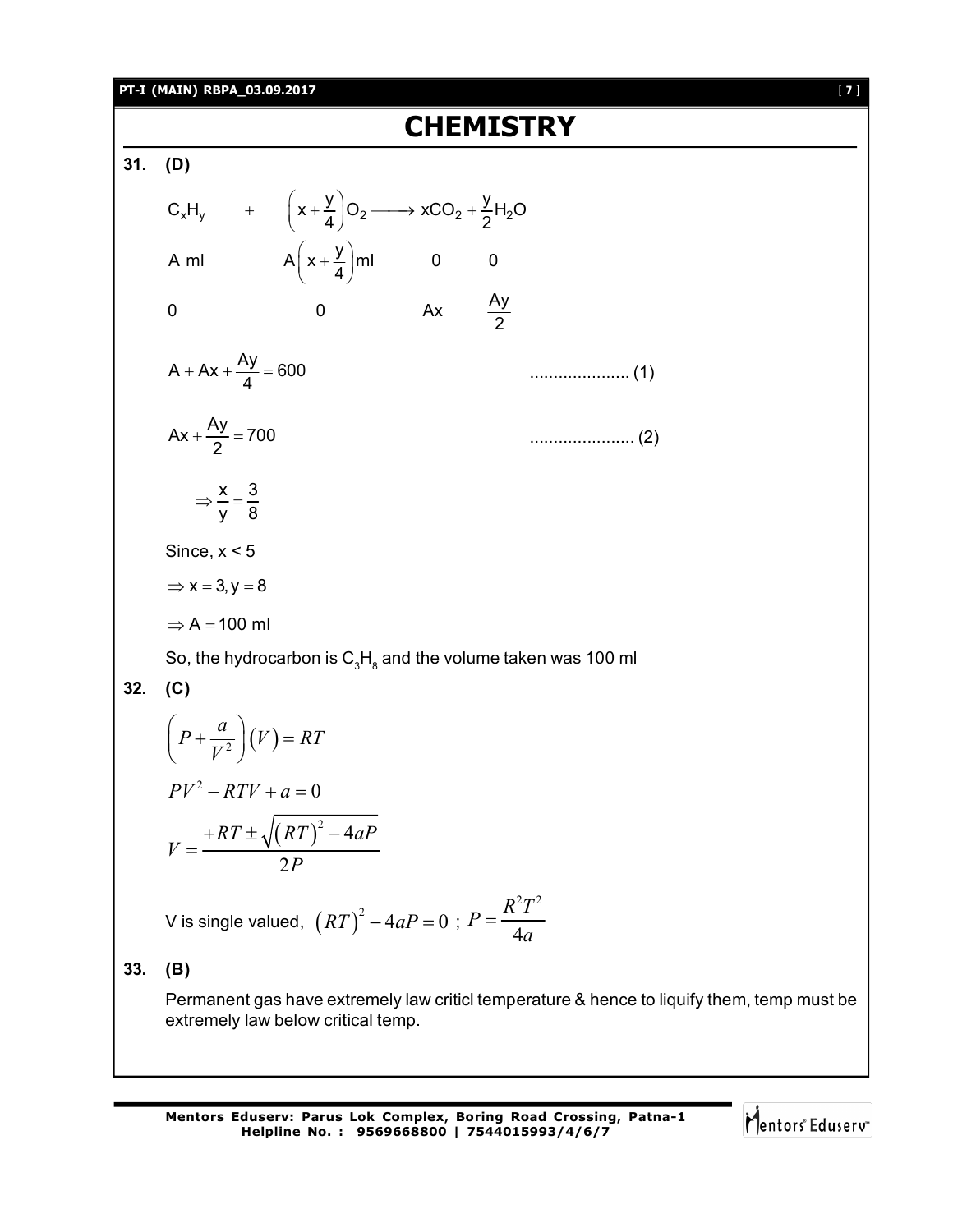| $[ 8 ]$ |                                                                                                                                      |            |         | PT-I (MAIN) RBPA_03.09.2017 |  |  |
|---------|--------------------------------------------------------------------------------------------------------------------------------------|------------|---------|-----------------------------|--|--|
| 34.     | (C)                                                                                                                                  |            |         |                             |  |  |
|         | Liquefaction of the gas depends upon pressure correction. More is the pressure correction<br>more easily the gas can be liquefied.   |            |         |                             |  |  |
| 35.     | (D)                                                                                                                                  |            |         |                             |  |  |
| 36.     | (A)                                                                                                                                  |            |         |                             |  |  |
|         | High temp. has less deviation fram ideal behaviour                                                                                   |            |         |                             |  |  |
| 37.     | (C)                                                                                                                                  |            |         |                             |  |  |
|         | At critical dondition, inflection point exist & hence $\frac{\partial P}{\partial V_m}$ & $\frac{\partial^2 P}{\partial V_{m2}} = 0$ |            |         |                             |  |  |
| 38.     | (B)                                                                                                                                  |            |         |                             |  |  |
|         | A gas having higher value of 'a' can be easily liquefied due to strong intermolecular force of<br>extraction.                        |            |         |                             |  |  |
| 39.     | (A)                                                                                                                                  |            |         |                             |  |  |
|         | Below critical temp. $H_2$ gas can be liquified                                                                                      |            |         |                             |  |  |
| 40.     | (A)                                                                                                                                  |            |         |                             |  |  |
|         | Vander Waal's equation for one mole of gas is given by                                                                               |            |         |                             |  |  |
|         | $\left(\frac{P+a}{V^2}\right)$ [V – b] = RT                                                                                          |            |         |                             |  |  |
|         | at low P, volume V is high                                                                                                           |            |         |                             |  |  |
|         | $V - b b$                                                                                                                            |            |         |                             |  |  |
|         | $\therefore$ $\left[ P + \frac{a}{V^2} \right] V = RT$                                                                               |            |         |                             |  |  |
|         | PV = RT – $\frac{a}{V}$ ; Z = 1 – $\frac{a}{RTV}$                                                                                    | <b>RTV</b> |         |                             |  |  |
| 41.     | (B)                                                                                                                                  | 42. (B)    | 43. (A) | 44. (A)                     |  |  |
| 45.     | (D)                                                                                                                                  | 46. (B)    | 47. (C) | 48. (D)                     |  |  |
| 49.     | (B)                                                                                                                                  | 50. (B)    | 51. (C) | 52. (B)                     |  |  |
| 53.     | (C)                                                                                                                                  |            |         |                             |  |  |
|         |                                                                                                                                      |            |         |                             |  |  |
|         | н                                                                                                                                    |            |         |                             |  |  |
|         |                                                                                                                                      |            |         |                             |  |  |
|         |                                                                                                                                      |            |         |                             |  |  |
|         |                                                                                                                                      |            |         |                             |  |  |
|         |                                                                                                                                      |            |         |                             |  |  |

Mentors<sup>e</sup> Eduserv<sup>-</sup>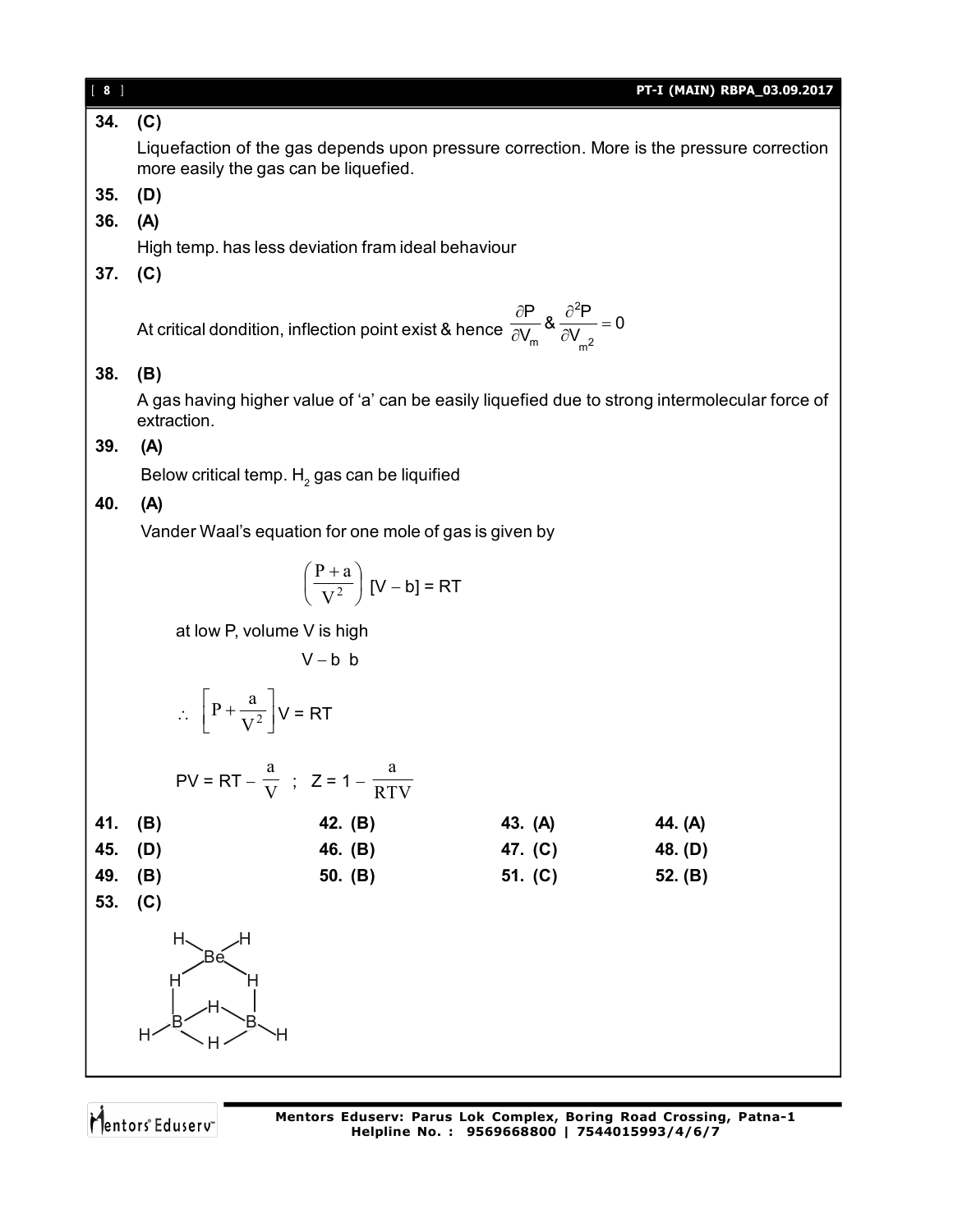#### **PT-I (MAIN) RBPA\_03.09.2017** [ **9** ]



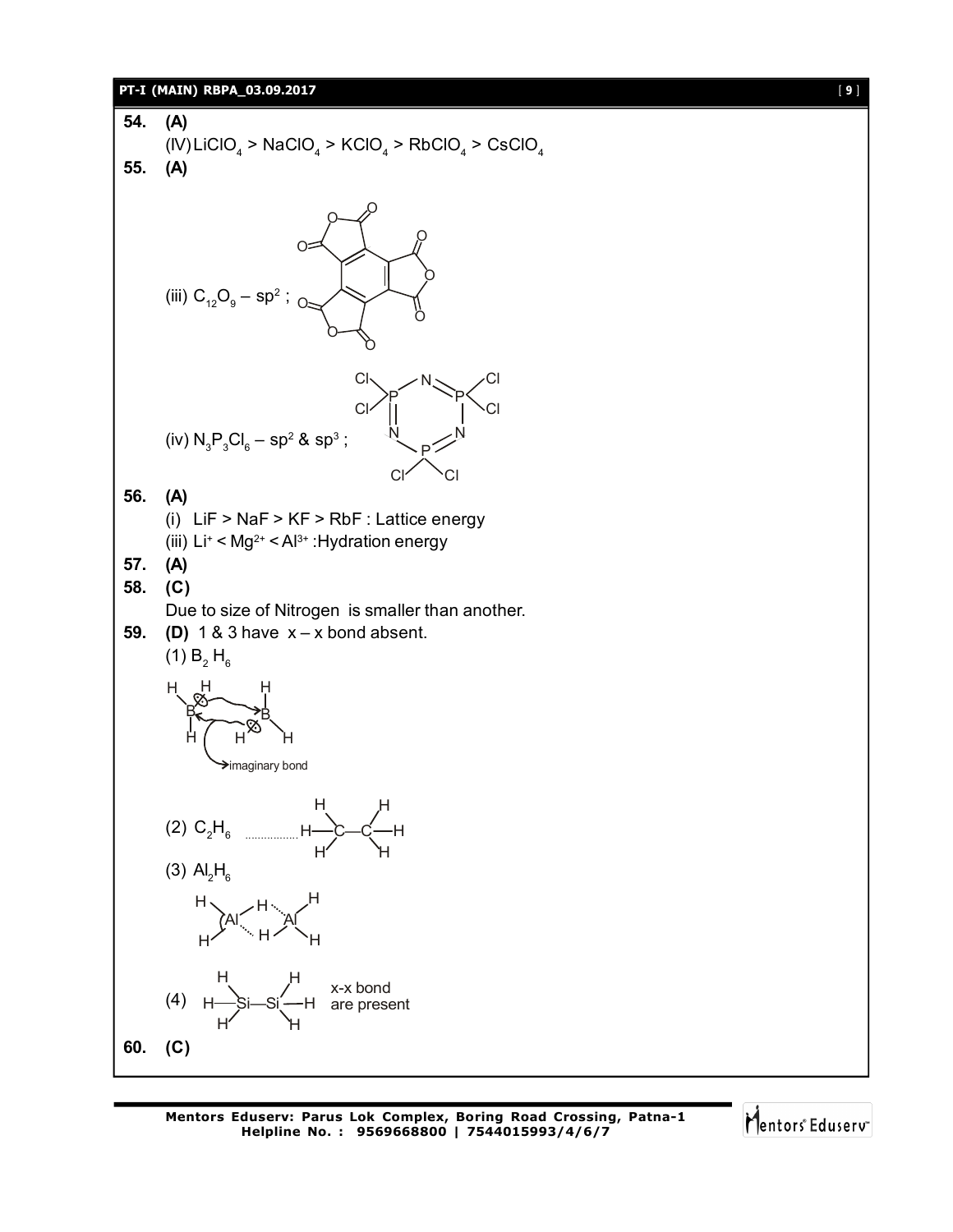## **MATHEMATICS**

## **61. (C)**

 $(\sin^{-1} x + \sin^{-1} y)(\sin^{-1} z + \sin^{-1} w) = \pi^2$  is possible only when  $x = y = z = w = 1$ or  $x = y = z = w = -1$ , then  $1 \sqrt{12}$ 3 w<sup>n</sup>2  $n_1$ ,  $n_2$  $n_3$   $\ldots$ n x''1 y'  $Z^{13}$  W  $= 0, 2 \text{ or } -2$ **62. (C)**  $\sin^{-1}(\sin x) = x \text{ in } (0, \frac{\pi}{2}]$ 2  $\pi^{-1}(\sin x) = x$  in  $(0, \frac{\pi}{2}] = \pi - x$  in  $\pi^{-1}(\frac{\pi}{2}, \frac{3\pi}{2})$  $2^{\degree}$  2  $x - 2\pi$  in  $\left[\frac{3\pi}{2}, 2\right]$ 2  $= \pi - x$  in  $\left[\frac{\pi}{2}, \frac{3\pi}{2}\right]$  =  $x - 2\pi$  in  $\left[\frac{3\pi}{2}, 2\right]$  $= x - 2\pi \text{ in } \left[\frac{3\pi}{2}, 2\pi\right]$ 2  $= x - 2\pi$  in  $\left[\frac{3\pi}{2}, 2\pi\right]$  $\cos^{-1}(\cos x) = x \text{ in } [0, \pi] = 2\pi - x \text{ in } [\pi, 2\pi]$  $f(x) = 2x$  in  $\left[0, \frac{\pi}{2}\right]$ in  $\frac{\pi}{6}$ , 2  $3\pi - 2x$  in  $\left(\pi, \frac{3}{2}\right)$ 2 0 in  $\frac{3\pi}{2}$ , 2 2  $\therefore f(x) = 2x$  in  $\left[0, \frac{\pi}{2}\right]$  $=\pi$  in  $\left[\frac{\pi}{2},\pi\right]$  $=3\pi-2x$  in  $\left(\pi,\frac{3\pi}{2}\right)$  $= 0$  in  $\left[\frac{3\pi}{2}, 2\pi\right]$  $(15)$ f $(x)$  in increases in  $\left(0,\frac{\pi}{2}\right)$  $\therefore$  (15)f(x) in increases in  $\left(0,\frac{\pi}{2}\right)$ **63. (D)**  $\frac{1+x^2}{2} \geq 2$ x  $\frac{+x^2}{x} \ge 2$  (: x > 0) 1 2  $\sin^{-1}\left(\frac{\mathsf{x}}{\sqrt{2}}\right) \in \left[0, \right]$  $1 + x^2$   $\int \int_0^x 6$  $\mathcal{L}$ <sup>1</sup> $\left(\frac{\mathbf{x}}{1+\mathbf{x}^2}\right) \in \left(0, \frac{\pi}{6}\right)$  $\therefore$  sin<sup>-1</sup>  $\left[\sin^{-1}\left(\frac{2y}{1+y^2}\right)\right]\in\left[0,1\right]$  $1 + y^2$   $\binom{7}{2}$  $^{-1}\left(\frac{2y}{1+y^2}\right) \in \left(0, \frac{\pi}{2}\right]$ Range  $0, \frac{2}{3}$ 3  $=\left(0,\frac{2\pi}{3}\right)$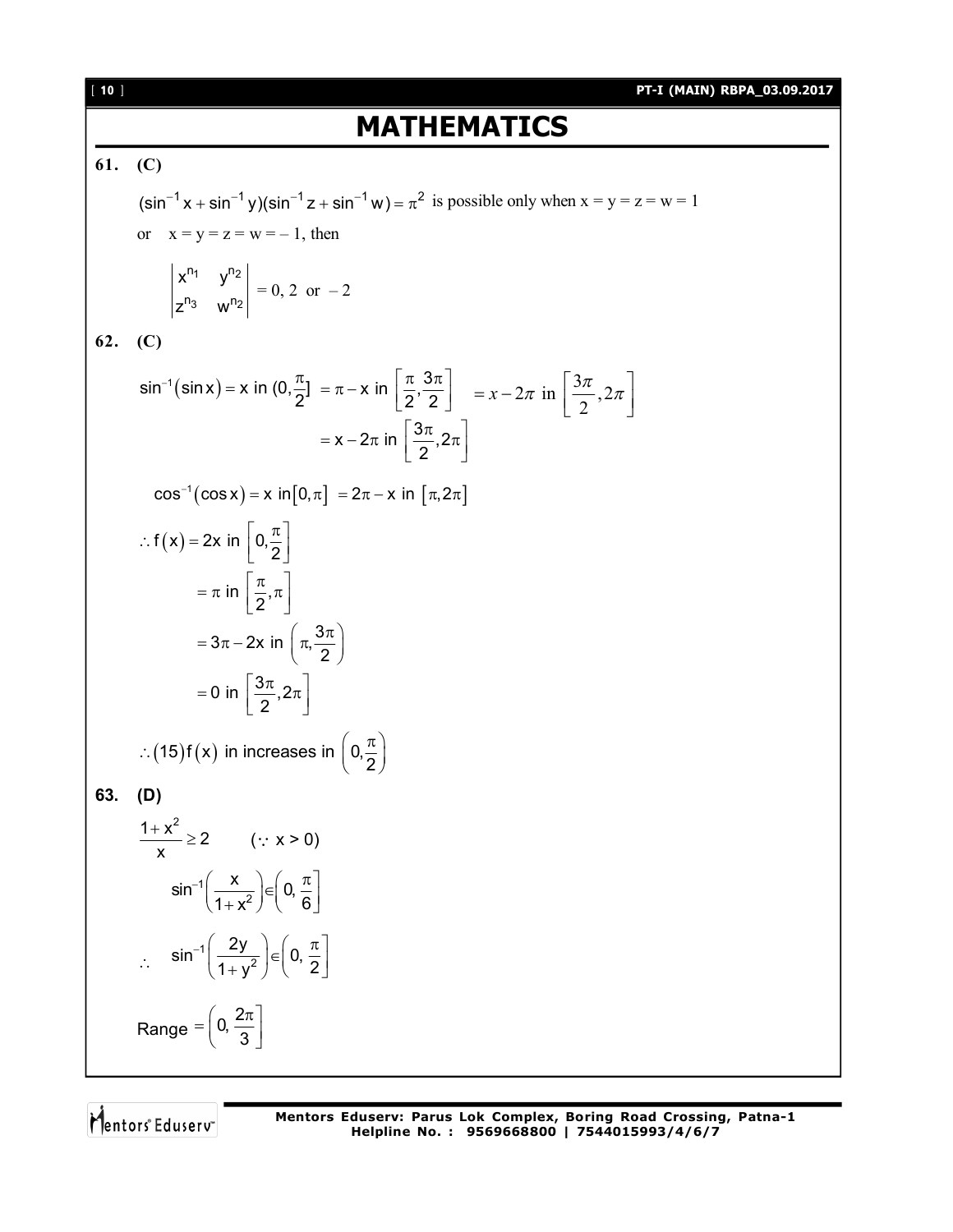## **PT-I (MAIN) RBPA\_03.09.2017** [ **11** ]

64. (D)  
\n
$$
\sin^{-1}(x^2 - 2x + 2) + \cos^{-1}(4x^2 - 4x + 2) = \frac{\pi}{2}
$$
\n
$$
\Rightarrow x^2 - 2x + 2 = 4x^2 - 4x + 2
$$
\n
$$
\Rightarrow 3x^2 - 2x = 0 \Rightarrow x = 0, \frac{2}{3}
$$
\nBut for  $x = 0$  and  $\frac{2}{3}$   
\n
$$
x^2 - 2x + 2 > 1
$$
 and  $4x^2 - 4x + 2 > 1$   
\nHence No solution  
\n65. (D)  
\n
$$
x = \sin 2\theta = 2 \sin \theta \cos \theta = \frac{4}{5}
$$
\n
$$
y = \sin \frac{\phi}{2}; y > 0, \tan \phi = \frac{4}{3}
$$
\n
$$
y^2 = \sin^2 \frac{\phi}{2} = \frac{1 - \cos \phi}{2} = \frac{1}{5}
$$
\n66. (C)  
\n
$$
\sin^{-1}(x - 1) \Rightarrow -1 \le x - 1 \le 1 \Rightarrow 0 \le x \le 2
$$
\n
$$
\cos^{-1}(x - 3) \Rightarrow -1 \le x - 3 \le 1 \Rightarrow 2 \le x \le 4
$$
\n
$$
\tan^{-1}\left(\frac{x}{2 - x^2}\right) \Rightarrow x \in \mathbb{R}, x \ne \sqrt{2}, -\sqrt{2}
$$
\nhence  $x = 2$ .  
\n
$$
\sin^{-1}(2 - 1) + \cos^{-1}(2 - 3) + \tan^{-1}\frac{2}{2 - 4} = \cos^{-1}k + \pi
$$
\n
$$
\Rightarrow \sin^{-1}1 + \cos^{-1}(-1) + \tan^{-1}(-1) = \cos^{-1}k + \pi
$$
\n
$$
\frac{\pi}{2} + \pi - \frac{\pi}{4} = \cos^{-1}k + \pi
$$
\n
$$
\Rightarrow \cos^{-1}k = \frac{\pi}{4}
$$
\n
$$
\Rightarrow k = \frac{1}{\sqrt{2}}
$$

Mentors<sup>e</sup> Eduserv<sup>-</sup>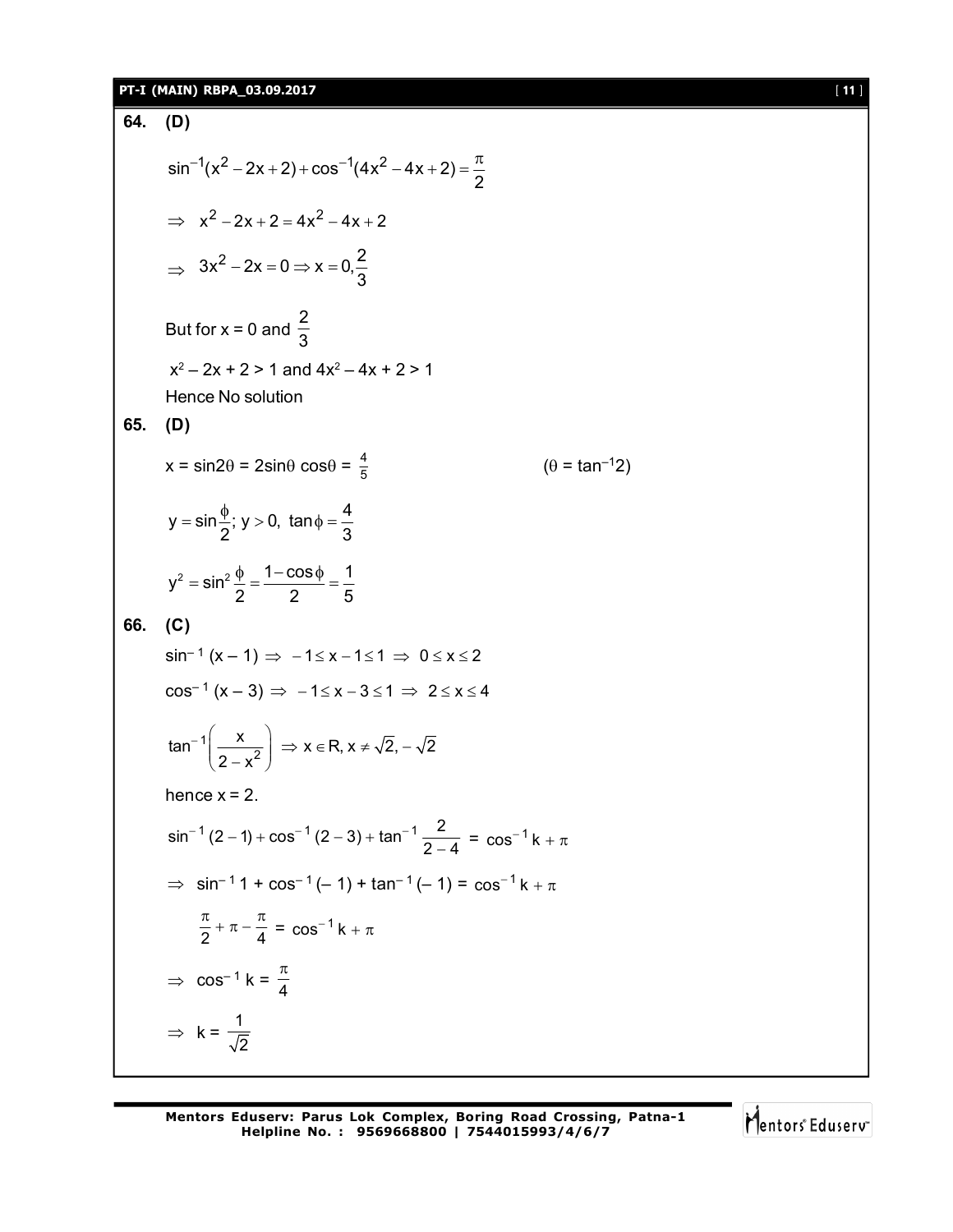

Mentors Eduserv

**Mentors Eduserv: Parus Lok Complex, Boring Road Crossing, Patna-1 Helpline No. : 9569668800 | 7544015993/4/6/7**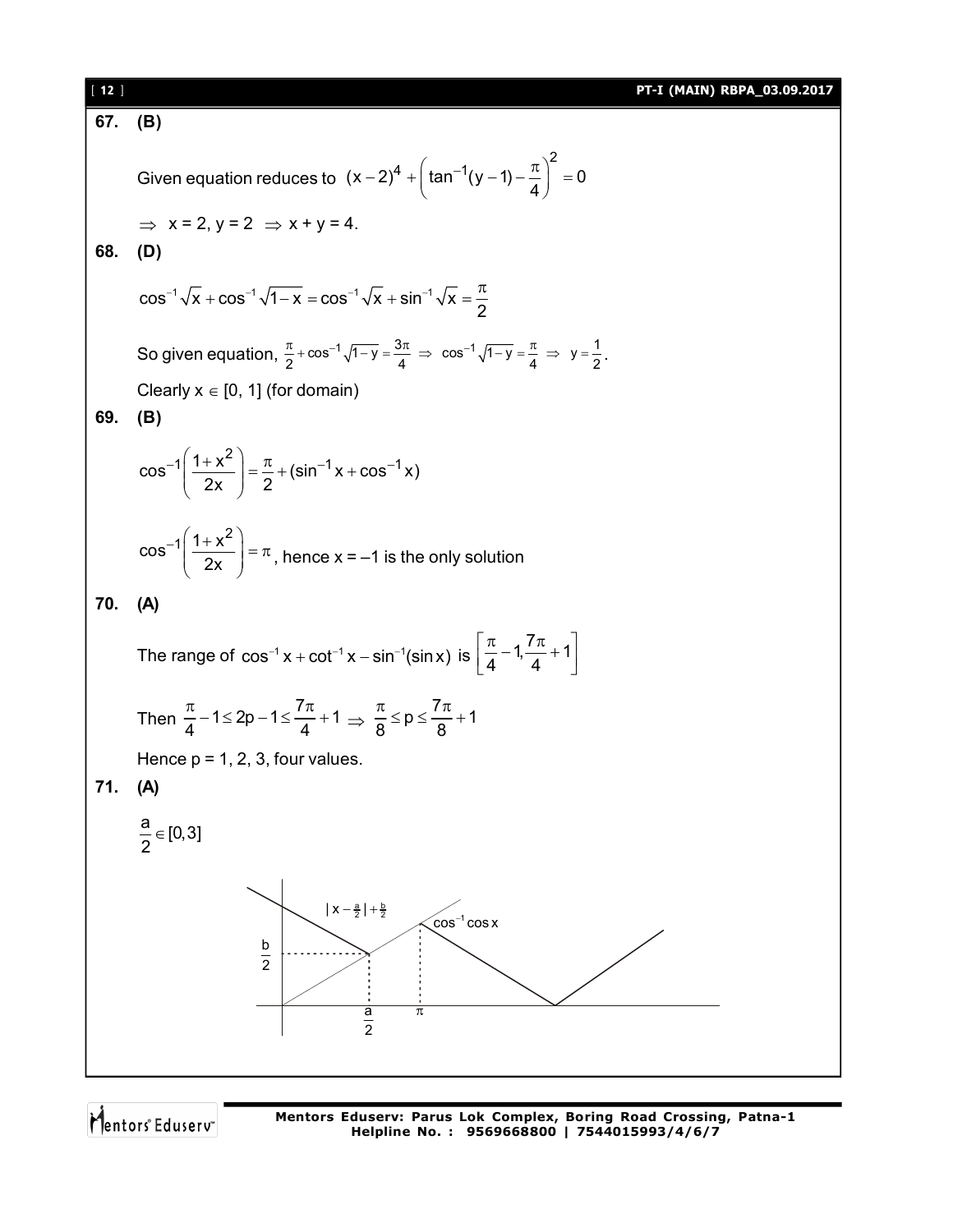$a = 0, 1, 2, 3, 4, 5, 6$ Hence, 7 Pairs. **72. (B)**  $\cot \{ \cot^{-1} 3 + \cot^{-1} 7 + \cot^{-1} 13 + \cot^{-1} 21 \}$ cot  $\left\{\tan^{-1}\frac{1}{2} + \tan^{-1}\frac{1}{2} + \tan^{-1}\frac{1}{10} + \tan^{-1}\frac{1}{20}\right\}$  $= \cot \left\{ \tan^{-1} \frac{1}{3} + \tan^{-1} \frac{1}{7} + \tan^{-1} \frac{1}{13} + \tan^{-1} \frac{1}{21} \right\}$ =  $\cot \{ \tan^{-1} 2 - \tan^{-1} 1 + \tan^{-1} 3 - \tan^{-1} 2 + ... + \tan^{-1} 5 - \tan^{-1} 4 \}$ cot  $\lceil \tan^{-1} 5 - \tan^{-1} 1 \rceil = \frac{3}{2}$ 2  $=$   $\cot \left[ \tan^{-1} 5 - \tan^{-1} 1 \right] = \frac{1}{2}$ **73. (D)**  $\cos^{-1} x \in [0, \pi]$ Thus  $\cos^{-1}x + \cos^{-1}y + \cos^{-1}z \leq 3\pi$  $\Rightarrow$  cos<sup>-1</sup>x = cos<sup>-1</sup>y = cos<sup>-1</sup>z =  $\pi \Rightarrow$  x = y = z = -1  $\Rightarrow$  $2 + 182y^2$  $\frac{100x^2 + 182y^2}{47x^2} = \frac{100 + 182}{47} = 6$  $47z^2$  47  $\frac{+182y^2}{2} = \frac{100+182}{17} = 0$ **74. (B)** tan $^{-1}$ x  $\in$   $\Big[-\frac{\pi}{2},\frac{\pi}{2}\Big]$  $2^{\degree}2$  $^{-1}$  x  $\in \left(-\frac{\pi}{2},\frac{\pi}{2}\right)$  $\Rightarrow$ cos $\left(\tan^{-1}x\right) \in (0,1] \quad \Rightarrow$ cos $^{-1}\left(\cos\left(\tan^{-1}x\right)\right) \in \rho,$ 2  $\Rightarrow$  cos<sup>-1</sup>(cos(tan<sup>-1</sup>x))  $\in$   $\left[0, \frac{\pi}{2}\right)$  $\Rightarrow$  sin $\left(\cos^{-1}\left(\cos\left(\tan^{-1} x\right)\right)\right) \in [0,1]$ **75. (D)**  $x = 2\pi - 4$ ;  $y = \pi - 3$   $\Rightarrow$   $x + y = 3\pi - 7$ **76. (C)** The points on the circle with integer co-ordinates are  $(\pm 5, 0)$ ,  $(\pm 4, \pm 3)$ ,  $(\pm 3, \pm 4)$ ,  $(0, \pm 5)$ , which are 12 in number. Joining any two of them will form a chord with extremities having integral co-ordinates. The number of the chords =  ${}^{12}C_{2}$  = 66.

Mentors<sup>®</sup> Eduserv<sup>®</sup>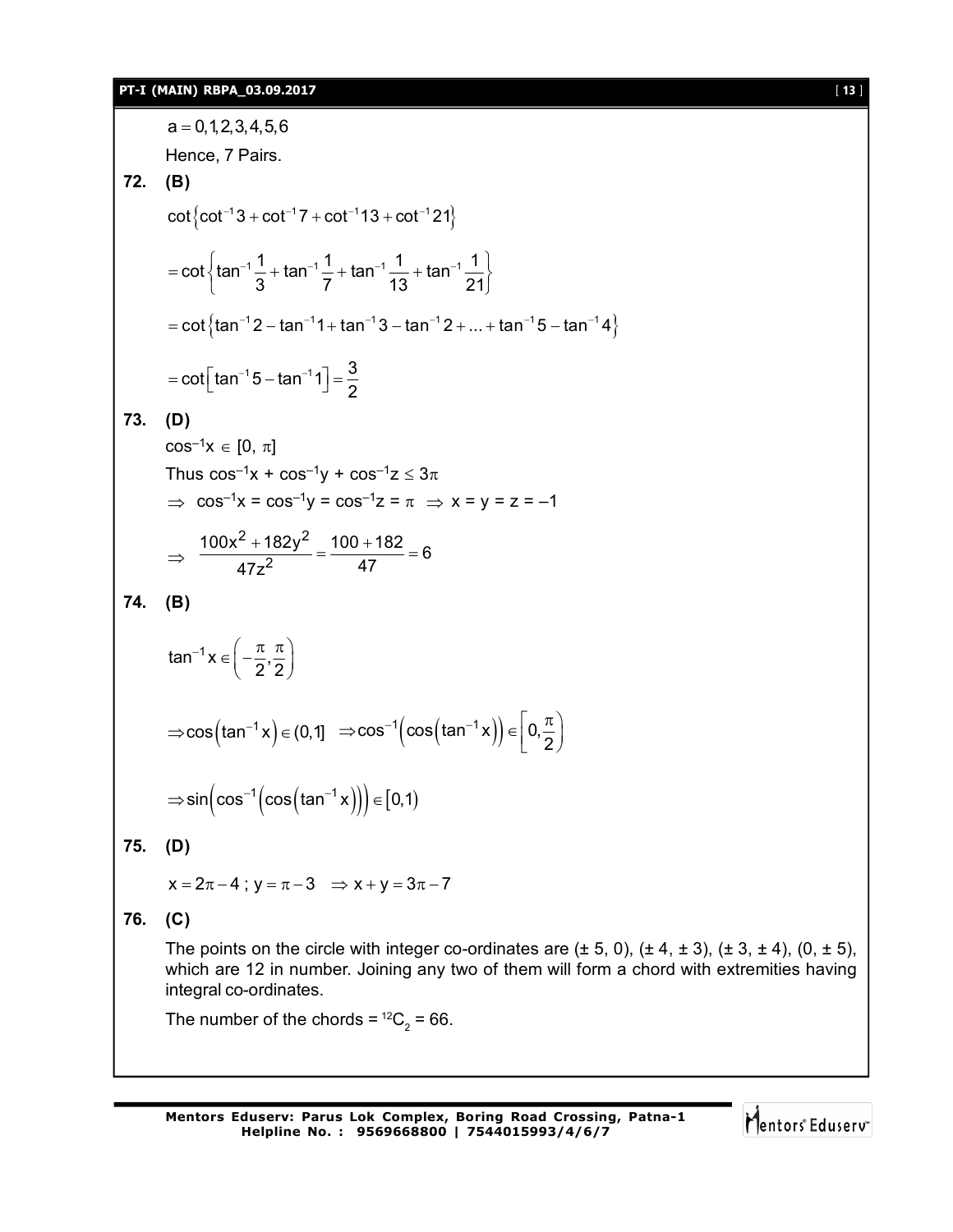| $[14]$ | PT-I (MAIN) RBPA_03.09.2017                                                                                                                                                                                             |  |  |  |  |  |
|--------|-------------------------------------------------------------------------------------------------------------------------------------------------------------------------------------------------------------------------|--|--|--|--|--|
| 77.    | (C)                                                                                                                                                                                                                     |  |  |  |  |  |
|        | Y,<br>(4,1)<br>$\blacktriangleright$ X<br>(2,0)<br>(4,0)<br>(3,0)<br>$\overline{o}$<br>$C_2$<br>$C_1$                                                                                                                   |  |  |  |  |  |
|        | Circles $C_1$ and $C_2$ touch each other externally, so they have three common tangents.                                                                                                                                |  |  |  |  |  |
|        | Circles $C_2$ and $C_3$ cut each other at two points, so they have two common tangents.                                                                                                                                 |  |  |  |  |  |
| 78.    | Circles $C_1$ and $C_3$ are external to each other, so they have four common tangents.<br>No common tangent can be drawn to touch all the three circles.<br>So, total no. of common tangents = $3 + 2 + 4 = 9$ .<br>(A) |  |  |  |  |  |
|        | Let equation to the circle be $(x - r)^2 + (y - r)^2 = r^2$                                                                                                                                                             |  |  |  |  |  |
|        | If it passes through (a, b), then $a^2 + b^2 - 2ra - 2rb + r^2 = 0 \Rightarrow r^2 - 2r(a + b) + a^2 + b^2 = 0$                                                                                                         |  |  |  |  |  |
|        | : $r_1 + r_2 = 2(a + b)$ & $r_1r_2 = a^2 + b^2$                                                                                                                                                                         |  |  |  |  |  |
|        | According to the given condition                                                                                                                                                                                        |  |  |  |  |  |
|        | $r_1^2 + r_2^2 = 4r_1r_2 \Rightarrow a^2 + b^2 = 4ab$                                                                                                                                                                   |  |  |  |  |  |
| 79.    | (A)                                                                                                                                                                                                                     |  |  |  |  |  |
|        | PQOR is a cyclic quadrilateral with OP as diameter<br>$\cdot$ :<br>Q                                                                                                                                                    |  |  |  |  |  |
|        | Mid point of OP will be circumcentre of $\triangle PQR$<br>$P(t, 6-2t)$                                                                                                                                                 |  |  |  |  |  |
|        | $h = \frac{t}{2}$ , $k = 3 - t$<br>$\circ$<br>M(h,k)                                                                                                                                                                    |  |  |  |  |  |
|        | Locus is $y = 3 - 2x$                                                                                                                                                                                                   |  |  |  |  |  |
| 80.    | R<br>(C)                                                                                                                                                                                                                |  |  |  |  |  |
|        | Given $QT = QA = 1$                                                                                                                                                                                                     |  |  |  |  |  |

Mentors<sup>e</sup> Eduserv<sup>-</sup>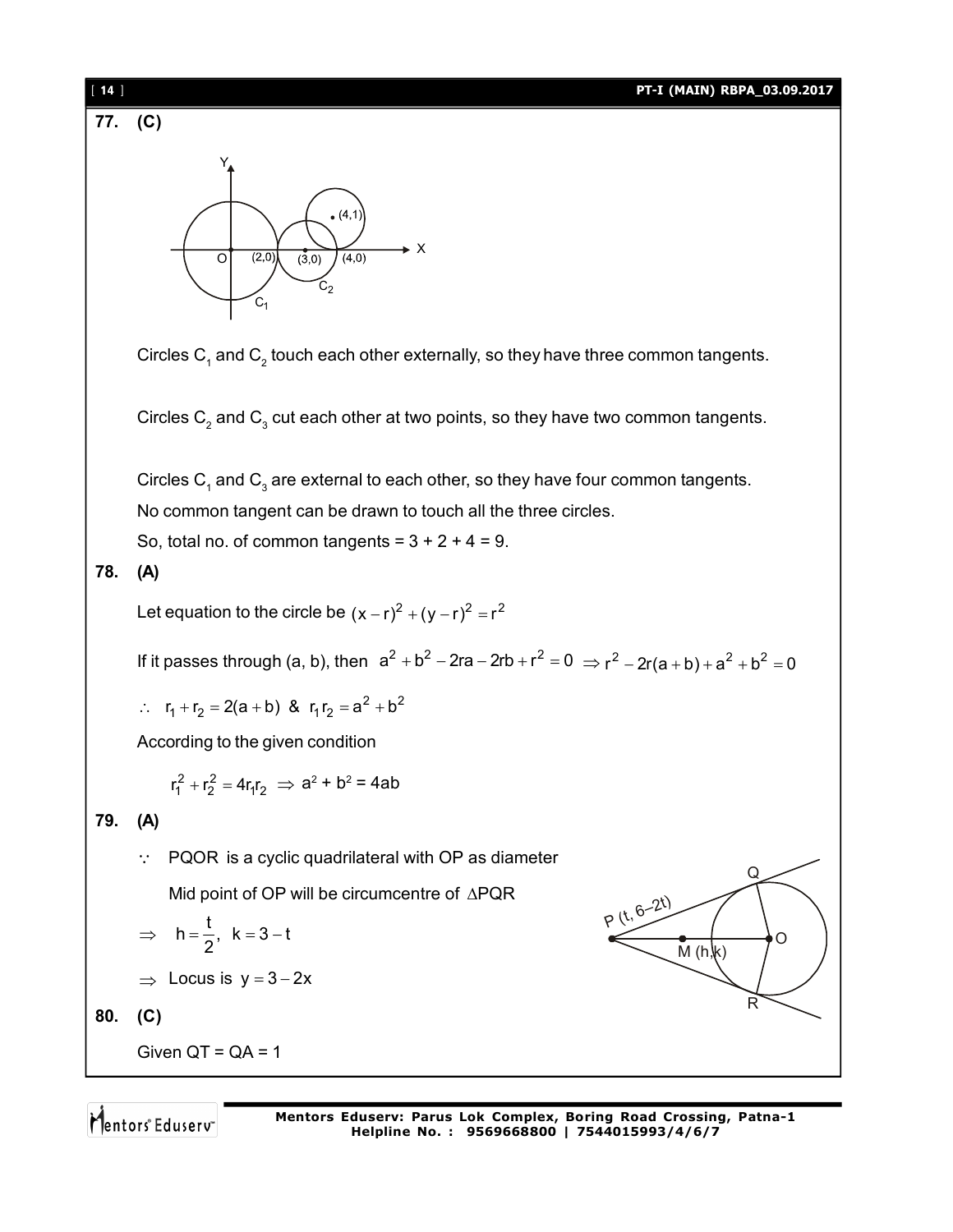## **PT-I (MAIN) RBPA\_03.09.2017** [ **15** ]

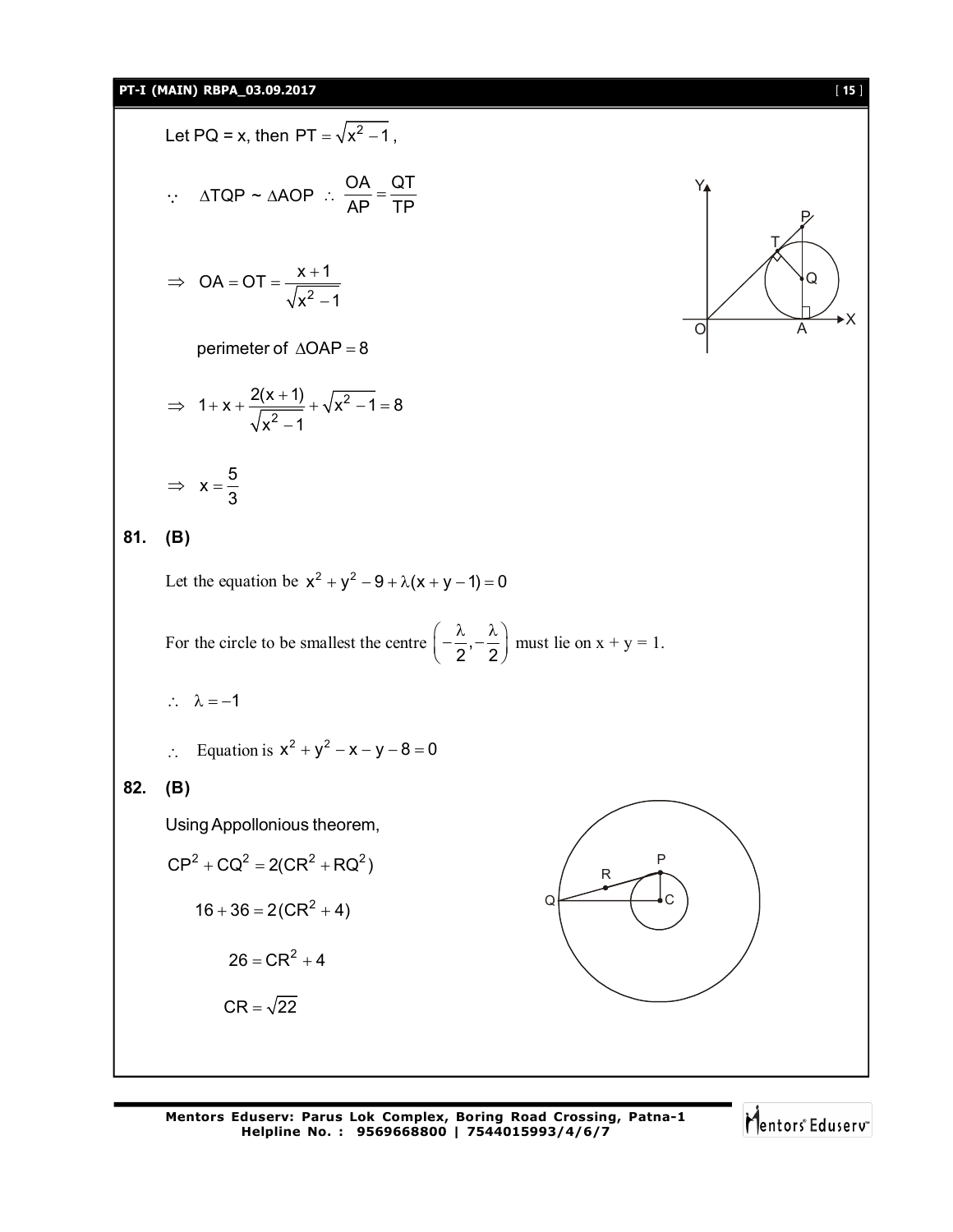#### [ **16** ] **PT-I (MAIN) RBPA\_03.09.2017**

## **83. (A)**

$$
a\leq \sin A \;\Rightarrow\; \frac{a}{\sin A} \leq 1 \;\Rightarrow\; 2R \leq 1 \;\Rightarrow\; R \leq \frac{1}{2}
$$

For any point (x, y) inside the circumcircle,  $x^2 + y^2 < \frac{1}{4}$ 4  $+y<sup>2</sup> < -$ 

 $\mathbb{R}^2$ 

$$
\frac{x^2+y^2}{2} \ge |xy| \Rightarrow |xy| < \frac{1}{8}
$$

## **84. (B)**

Let the equation of chord be  $y = mx + c$ ; Joint equation of OA & OB is

$$
4x2 + y2 - x\left(\frac{y - mx}{c}\right) + 4y\left(\frac{y - mx}{c}\right) = 0
$$
  
:: OA  $\perp$  OB  $\Rightarrow$   $\left(4 + \frac{m}{c}\right) + \left(1 + \frac{4}{c}\right) = 0$ 

$$
\Rightarrow 5c+m+4=0
$$

 $\therefore$  y = mx + c  $\Rightarrow$  y + 4x + c (5x - 1) = 0

 $\Rightarrow$  passing through the intersection of

 $x^2 + y^2 = 2$ 

$$
y + 4x = 0
$$
 and  $5x - 1 = 0$ 

**85. (B)**

Required Area

$$
=\pi(4-2)
$$

 $x^2 + y^2 = 4$ **86. (C)**



Let 'C' be the centre of the circle S = 0, then circumcircle of the  $\triangle PQR$  will pass through C.

 $x^2 + y^2 = 4$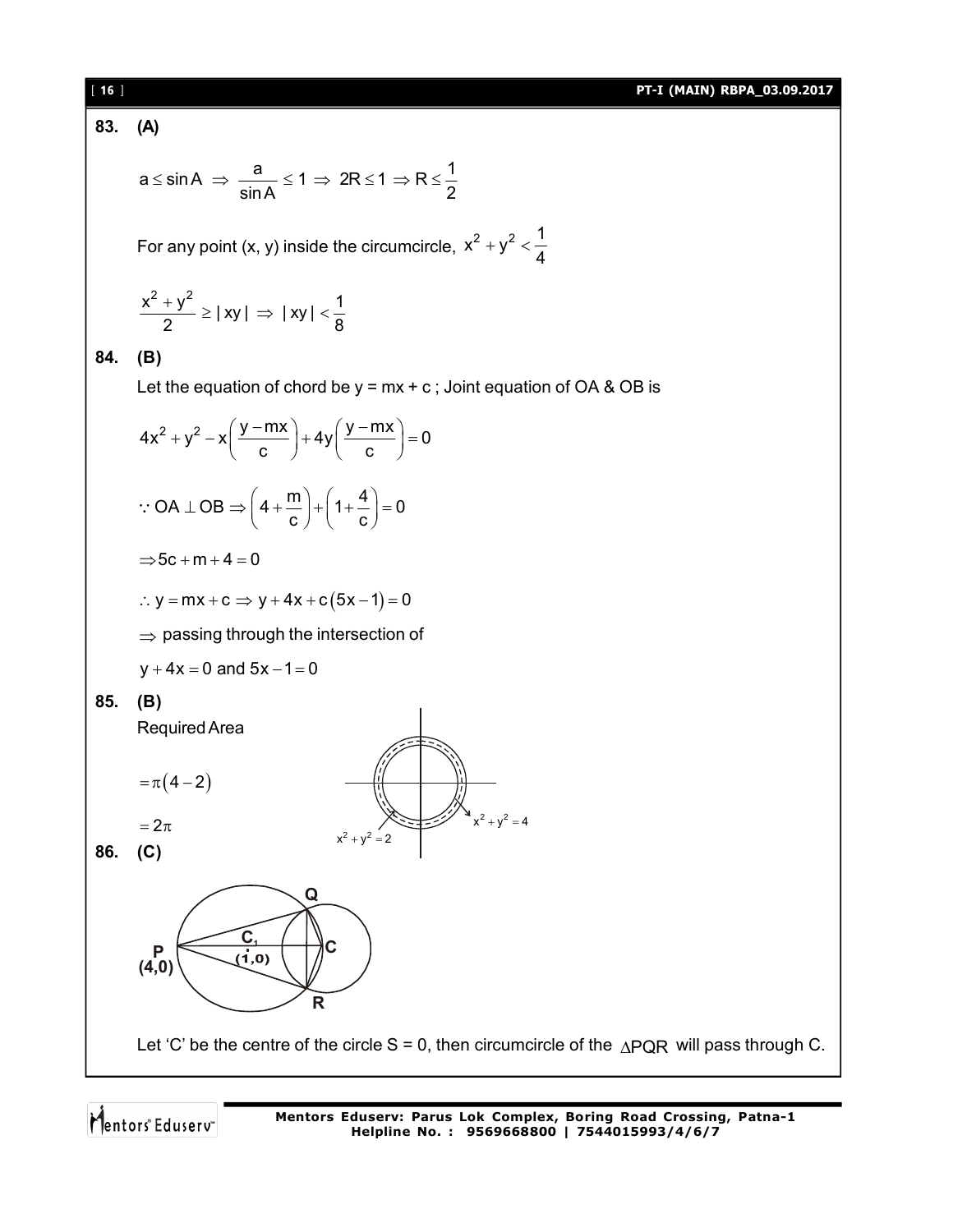## **PT-I (MAIN) RBPA\_03.09.2017** [ **17** ]

Hence, (1,0) centre of the circumcircle of PQR is mid-point of PC. Hence, C is (-2, 0) so equation of S = 0 is  $(x+2)^2 + y^2 = (2\sqrt{3})^2$ , Hence,  $(-5,\sqrt{3})$  will be on the circle S = 0 **87. (D)** Here  $ax + by = 20$  is a chord with  $(2, 3)$  as its mid-point.  $\Rightarrow$  $\frac{a}{1} = -1$  $-\frac{a}{b} = -1$   $\Rightarrow a = b$ Now,  $2a + 3b = 20$  $\Rightarrow$  5a = 20  $\Rightarrow$  a = b = 4 Hence  $a^{103} + b^{103} = 2^{207}$ **88. (D) 1 2**  $A(0,3)$  **B** $(\alpha,\beta)$  **M(h,k)** h  $k + 6$ 3 3  $\alpha = \frac{h}{2}$   $\beta = \frac{k+1}{2}$ Hence  $\frac{h^2}{0} + \frac{(k+6)^2}{0} + 4 \times \frac{h}{2} - 6 \times \frac{k+6}{2} + 9 = 0$ 9 9 3 3  $+\frac{(k+6)^2}{8}$  + 4  $\times\frac{h}{2}$  - 6  $\times\frac{k+6}{3}$  + 9 = 0  $\Rightarrow$  h<sup>2</sup> + k<sup>2</sup> + 12h - 6k + 9 = 0  $\implies$   $x^2 + y^2 + 12x - 6y + 9 = 0$ **89. (C)** 4 UHL 4  $P = \frac{x}{\sqrt{2}} = \frac{y}{\sqrt{2}} = 6\sqrt{2}$  $\equiv \frac{\lambda}{\cos \frac{\pi}{4}} = \frac{y}{\sin \frac{\pi}{4}} = 6\sqrt{2} \implies x = 6, y = 6$ Since P(6,6) lie on circle  $72 + 12 (g + f) + c = 0$  ......(i) Since  $y = x$  touches the circle, then  $2x^2 + 2x(g + f) + c = 0$  has equal roots  $D = 0$